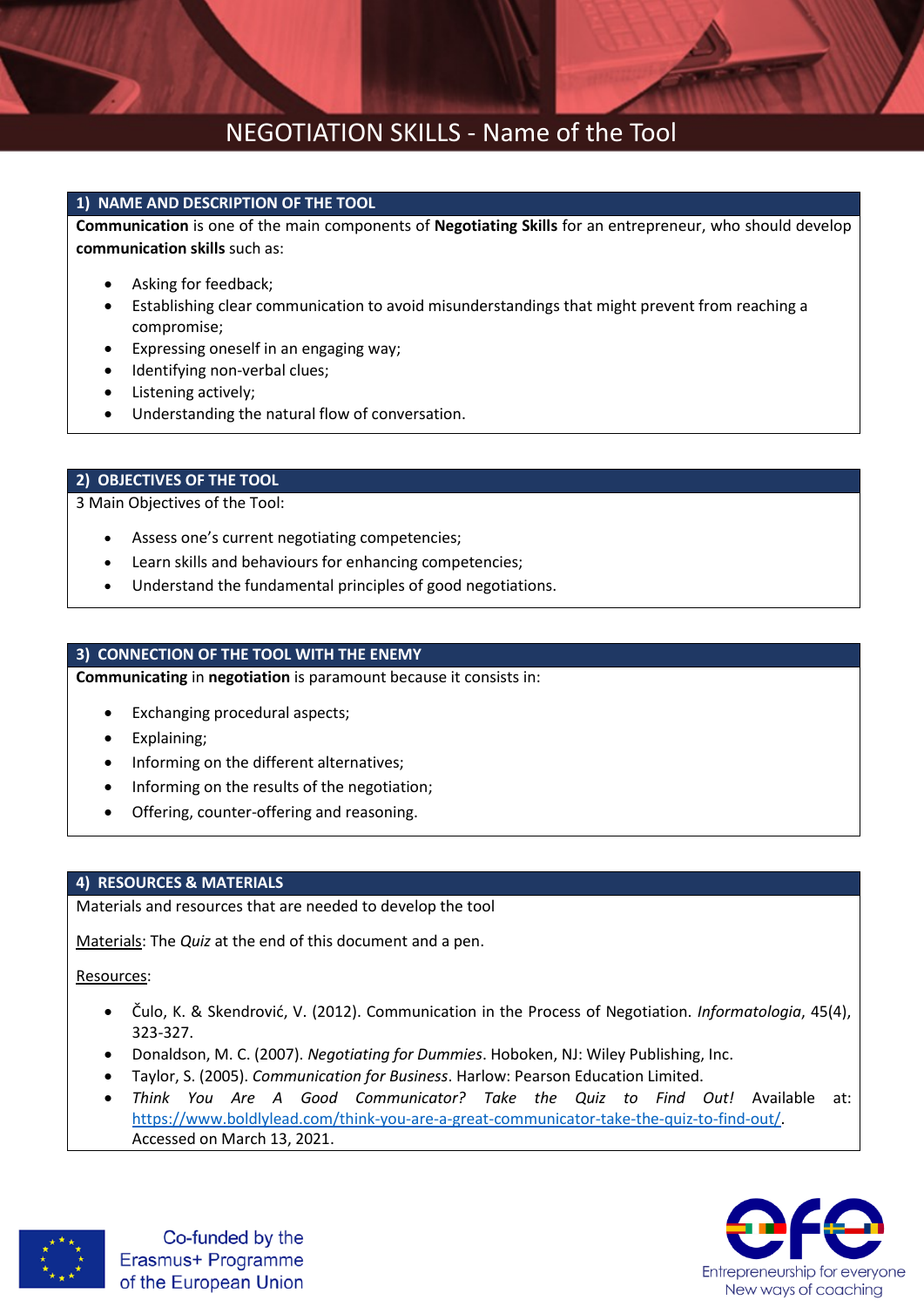

### **5) IMPLEMENTATION OF THE TOOL**

The sequence of steps and an approximate timing of the actions to be taken are as follows:

- Step 1, 10 minutes. *Read the "Statement" column in the Quiz at the end of this document*:
	- Pay attention to the wording:
	- Look up words in the dictionary if you do not understand all the words.
- Step 2, 10 minutes. *Score yourself*:
	- Assess how well you do each statement;
	- Be totally honest with yourself if you want the quiz to be meaningful;
	- Be tough.
- Step 3, 5 minutes. *Add it up*:
	- Take it seriously;
	- Face the reality;
	- Decide what to do next.

### **6) WHAT TO LEARN**

With this tool, one can learn:

- How good a communicator he/she is;
- How to communicate more effectively verbally and non-verbally;
- How to focus simultaneously on the negotiation results and relationship to achieve one's objective;
- How to increase confidence and ability to strategize;
- How to think creatively and clearly in difficult situations;
- How to understand negotiation as an art and science;
- What his/her strengths and weaknesses as a communicator are;
- What needs to be done to improve as a communicator.



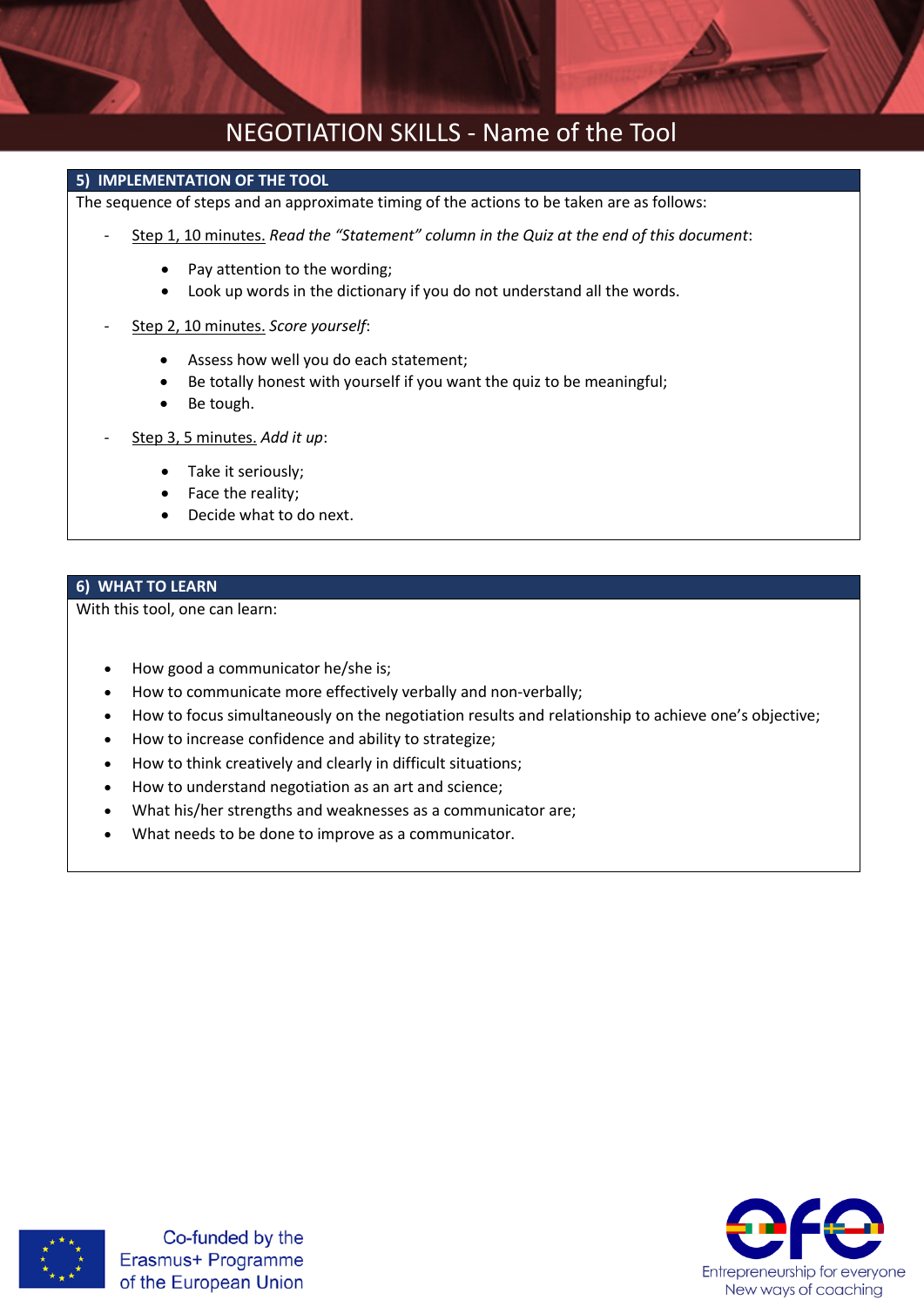# NEGOTIATION SKILLS - Name of the Tool

### **Quiz – Are You a Good Communicator?**

For each statement below (followed by explanations), identify how well you do it. Be totally honest and give yourself **1** point for **"rarely"**, **2** points for **"sometimes"**, **3** points for **"usually"**, and **4** points for **"always"**.

| <b>Statement</b>                                                                                                                                                                                                                                                                                 | <b>Points</b> |
|--------------------------------------------------------------------------------------------------------------------------------------------------------------------------------------------------------------------------------------------------------------------------------------------------|---------------|
| I actively try to retain important facts.                                                                                                                                                                                                                                                        |               |
| Communication is intended to be bilateral so, whether you are speaking or listening, you<br>are meant to be active. A part of active listening is making sure that you get at least the<br>critical points of the communication. Take notes if possible.                                         |               |
| I adjust my message to my audience.                                                                                                                                                                                                                                                              |               |
| The same message can be conveyed in many ways depending on your interlocutor (an<br>employee in your enterprise, a partner, a supplier). It is not a matter of perceived<br>intelligence or even one of rank, but a matter of context and what they can relate to.                               |               |
| I allow the speaker to finish without interrupting.                                                                                                                                                                                                                                              |               |
| You cannot really fully understand what someone else is trying to say if you do not let<br>them finish, which requires some patience. With some, you may have to hold on when<br>they pause and wait until they really are done.                                                                 |               |
| I attempt to connect with my audience.                                                                                                                                                                                                                                                           |               |
| Connection is critical to communication. When people know you care about them, they<br>are likely to be open to what you have to say.                                                                                                                                                            |               |
| I avoid getting agitated or hostile when I disagree with the speaker.                                                                                                                                                                                                                            |               |
| When you do not agree with the statements of others strongly, it is somewhat natural to<br>have an emotional reaction. But, when emotions take over, you can no longer depend on<br>your hearing for accuracy: you either hear what you want to hear or what you think they<br>are going to say. |               |
| I avoid the use of jargon or industry slang or acronyms.                                                                                                                                                                                                                                         |               |
| The slang and acronyms are typically known only to those in that circle, that is why your<br>interpretation of slang or acronyms depends on your circle. When communicating with<br>others, you cannot assume they speak or understand your industry language.                                   |               |
| I invite questions.                                                                                                                                                                                                                                                                              |               |
| In general, most people who do not welcome questions are either unsure of their<br>message or not interested in whether you really understand it. Questions create the<br>two-way exchange that leads to real understanding.                                                                     |               |